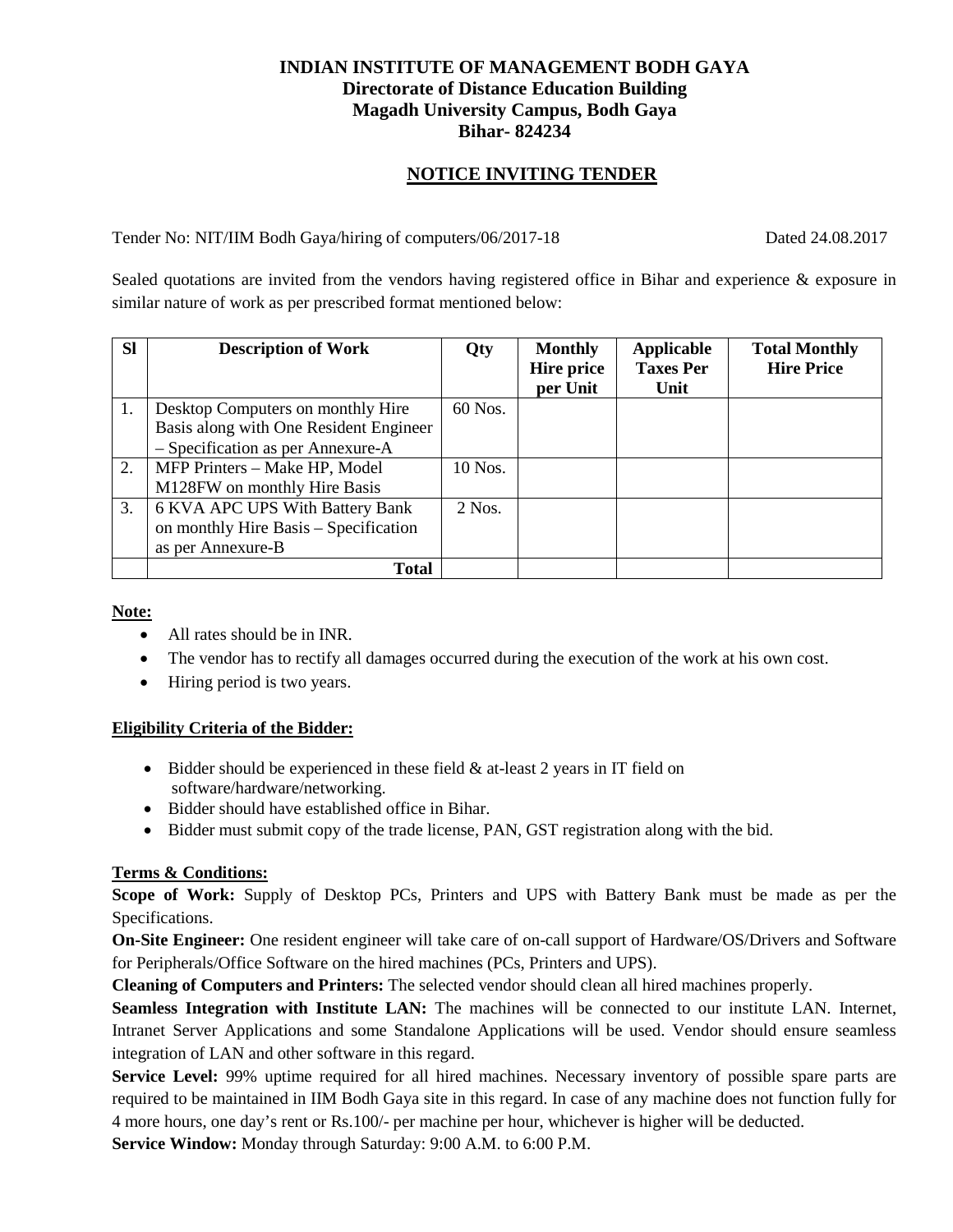**Service beyond the contractual hour:** IIM Bodh Gaya will pay Rs.50/- per hour per engineer for the service beyond the contractual hour.

**Termination:** If the service quality or equipment supplied fails to meet the need or necessary service during the contract period or service/equipment quality degrades over time, IIM Bodh Gaya will reserves the right to terminate the vendor with one month's notice without assigning any reasons and the vendor will withdraw their service/equipment from the IIM Bodh Gaya premises within one month.

**Time**: Time allowed for the execution of work is to be maintained strictly. Unless there is a compelling situation, extension of time will not be considered. Time is the essence of the contract.

**Price**: Price must be quoted in rupees and is inclusive of all taxes/duties/charges.

**Delivery & Installation:** Delivery of materials and installation at IIM Bodh Gaya must be done within 2 weeks from the date of issuance of purchase order. The rates should be inclusive of delivery charges at IIM Bodh Gaya.

**Payment**: Payment will be made on monthly basis and on satisfactory certificate from IIM Bodh Gaya.

**Earnest Money Deposit (EMD):** At the rate equal to 2% of the offered value as per tender, by Demand Draft in favour of "Indian Institute Management Bodh Gaya" and payable at Kolkata. Earnest Money Deposits are to be submitted in the form of Demand Draft on any scheduled bank in separate envelope which will be opened first. Without proper EMD, no offers will be considered and opened. Under no circumstances, any other documents excepting Demand Draft will be considered as valid EMD.

**Quality:** Quality of the project is of utmost importance. This shall be adhered to in accordance with the provisions of relevant specifications and guidelines given in the relevant paragraphs of tender document and/or as per the standard practice.

**Validity:** The rate must be valid for three months from the date of opening of tender.

**Risk Purchase:** In case of supplier's failure to deliver the ordered item(s) as per stipulated time schedule, IIM Bodh Gaya reserves the right to cancel the order by serving notice instantly and in such case, EMD deposited by the vendor will be forfeited in the credit of IIM Bodh Gaya.

**Jurisdiction:** All questions, disputes and/or differences arising under and out of, or in connection with the contact, if not concluded, shall be referred to the High Court at Calcutta or any other court in the district of 24 Parganas (South).

Tender document sealed and signed in each page along with EMD must be submitted at the office of Senior Administrative Officer, IIM Calcutta latest by **14.09.2017 before 2.00 p.m.**

Tender/ quotation must be address to:

 Senior Administrative Officer (Purchase) Indian Institute of Management Calcutta P.O. Joka, Diamond Harbour Road, Kolkata-700104

Quotation must be titled **"Supply of Desktop Computer, Printers and UPS on Hire Basis for IIM Bodh**  Gaya." on the top of the envelop. Quotation received incomplete and/or conditional are liable to summarily rejected without any further reference.

The Institute reserves the right to modify the requirements and reject any on all tenders wholly or partly without assigning any reason thereof.

Istyce

 **Senior Administrative Officer (Purchase), IIM Calcutta & Convener (Purchase Committee), IIM Bodh Gaya**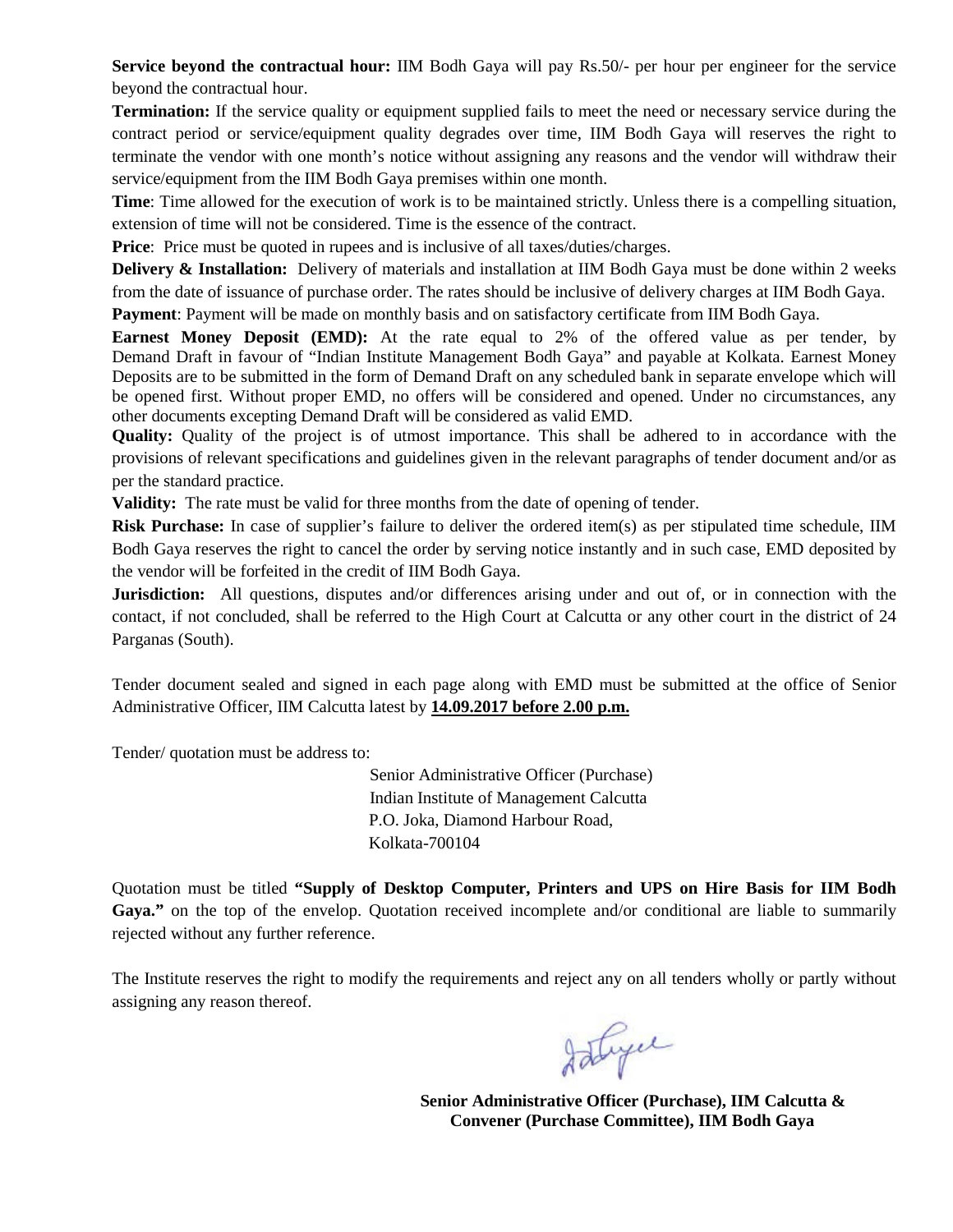# **INDIAN INSTITUTE OF MANAGEMENT BODH GAYA**

## Annexure - A

# **Minimum Configuration of Desktop PC Machines as under:**

# **Minimum Specification:**

| <b>Items</b>       | <b>Details</b>                                                                         |
|--------------------|----------------------------------------------------------------------------------------|
| <b>Processor</b>   | Intel Core i5 6 <sup>th</sup> Generation Processor, 6MB Cache, minimum clock speed 3.1 |
|                    | Ghz, with maximum turbo speed 3.5 Ghz                                                  |
| <b>Motherboard</b> | Intel / Gigabyte with on board graphic, 10/100/1000 Ethernet and audio/video           |
| <b>RAM</b>         | 4GB DDR-III (1333 FSB) on one slot (Zion/Corsair Vengeance)                            |
| <b>HDD</b>         | 1TB SATA Hard Disk (Seagate/Western Digital)                                           |
| <b>DVD</b> Writer  | SATA DVD Writer (LG/Samsung)                                                           |
| <b>Monitor</b>     | 19.5" color LED (Samsung/LG/Dell)                                                      |
| <b>SMPS</b>        | 450 Watt with Cabinet, Front: 2 nos. USB and input/output port, Back: 4 nos. of        |
|                    | USB (I-ball/Frontech)                                                                  |
| <b>Keyboard</b>    | USB Multimedia Keyboard (Logitech/Microsoft)                                           |
| <b>Mouse</b>       | Optical USB Mouse (Logitech/Microsoft)                                                 |
| <b>Other</b>       | Necessary VGA Cable and Power cords                                                    |